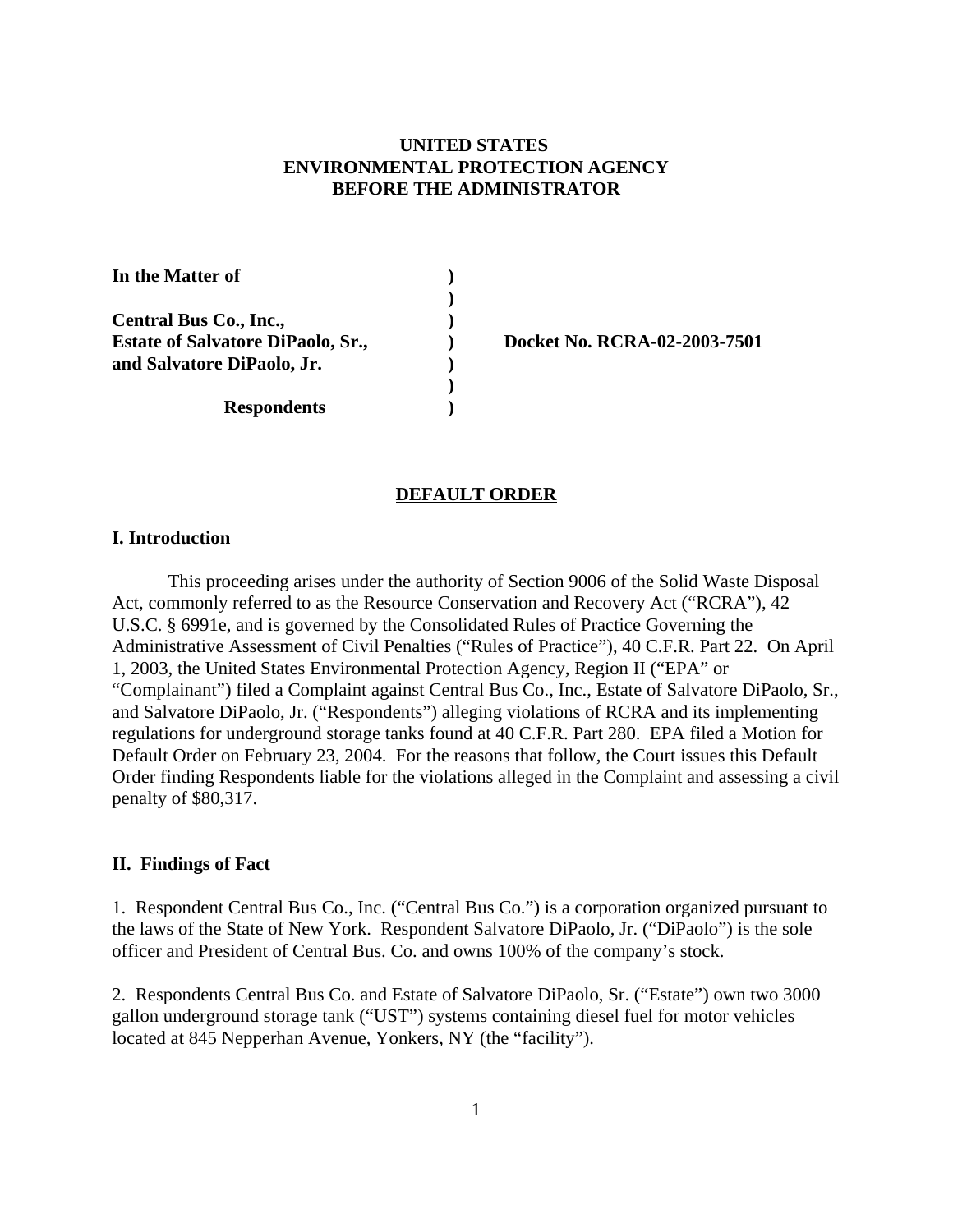3. Respondents Central Bus Co. and DiPaolo operate the UST systems located at the facility.

4. The two UST systems located at the facility were installed in 1984.

5. Pursuant to 42 U.S.C. § 6991d(a), an authorized representative of Complainant inspected the facility to determine Respondents' compliance with RCRA and 40 C.F.R. Part 280 on June 21, 2001, May 21, 2002, and June 7, 2002.

6. Pursuant to 42 U.S.C. § 6991d(a), Complainant sent an information request letter to Respondents Central Bus Co. and DiPaolo to determine their compliance with RCRA and 40 C.F.R. Part 280 on July 15, 2002. Complainant received two responses to the information request letter from Respondents dated September 19 and 20, 2002 and signed by Respondent DiPaolo.

7. From April 15, 1998 through April 15, 2003, Respondents did not provide a method or combination of methods of release detection for the two UST systems located at the facility to determine whether diesel fuel had been released from the UST systems.

8. From December 22, 1998 through April 15, 2003, the two UST systems located at the facility did not have spill or overfill prevention equipment, retrofitted corrosion protection systems, interior lining, cathodic protection, and had not been replaced or closed.

9. On April 1, 2003, Complainant filed a Complaint, Compliance Order, and Notice of Opportunity for Hearing alleging that Respondents violated RCRA and its implementing regulations for underground storage tanks found at 40 C.F.R. Part 280. Specifically, Count I of the Complaint alleged that Respondents failed to provide a method of release detection for two UST systems located at the facility from April 15, 1998 through April 15, 2003 in violation of 40 C.F.R.  $\S 280.40(a)$ .<sup>1</sup> Count II alleged that Respondents failed to comply with the performance standards or closure requirements for the two UST systems located at the facility from December 22, 1998 through April 15, 2003 in violation of 40 C.F.R. § 280.21. For these alleged violations, Complainant sought a total civil penalty of \$80,317.

10. Complainant considered the statutory factors regarding the seriousness of the violations and any good faith efforts to comply in Section 9006(c) of RCRA, 42 U.S.C. § 6991e(c), in determining the amount of the proposed penalty for Respondents' alleged violations of the UST requirements. The penalty amount for each count was calculated in accordance with the U.S. EPA Penalty Guidance for Violations of UST Regulations dated November 1990 ("UST Penalty Policy").

<sup>&</sup>lt;sup>1</sup> Count I of the Complaint states that Respondents' failure to provide a method of release detection constitutes a violation of 40 C.F.R. Part 280, Subpart D. Within this Subpart, the particular requirement that owners and operators of UST systems provide a method of release detection is found at Section 280.40(a).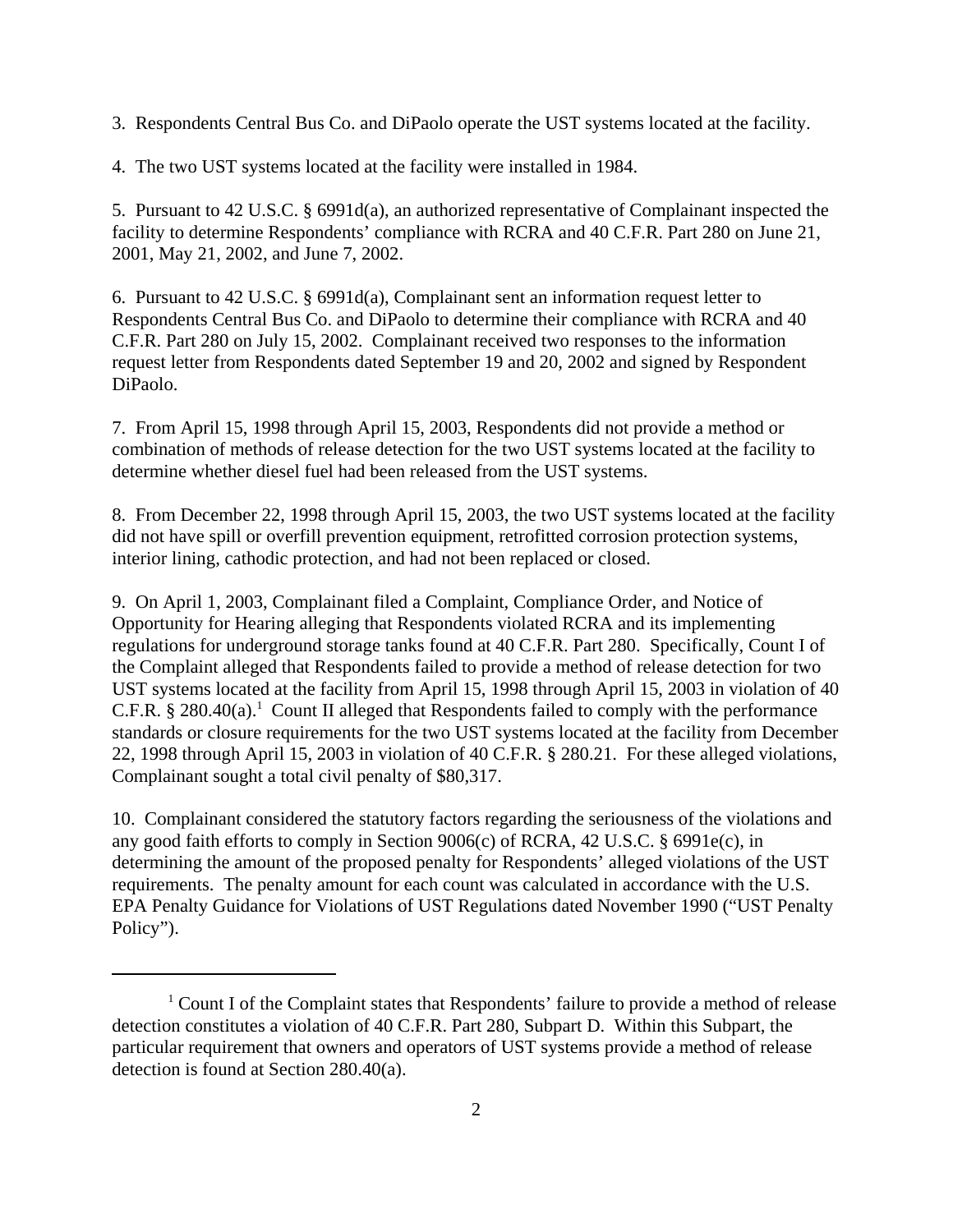11. On May 30, 2003, Respondents filed an Answer which denied the allegations in the Complaint, raised several affirmative defenses, and requested a hearing.

12. On July 18, 2003, the Court issued a Prehearing Order requiring the parties to file their initial prehearing exchanges by September 19, 2003. Complainant filed its prehearing exchange on September 18, 2003. No prehearing exchange was received from Respondents.

13. On September 25, 2003, counsel for Respondents informed the Court that he had withdrawn his representation of Respondents as of September 15, 2003. Respondents' counsel also stated that he had forwarded the Complaint, Answer, and Complainant's prehearing exchange documents to his client and directed him to hire another attorney or proceed *pro se*.

14. On November 13, 2003, the parties participated in a telephone conference call with the Court. During the conference, the Court extended the deadline for Respondents' prehearing exchange to November 21, 2003. The Court issued an Order Memorializing Oral Order on November 14, 2003 reaffirming this deadline.

15. As of this date, Respondents have not filed an initial prehearing exchange.

# **III. Conclusions of Law**

1. Pursuant to 40 C.F.R. § 22.17(a), Respondents are found to be in default for failing to comply with the prehearing exchange requirements in 40 C.F.R. § 22.19(a) and two orders issued by the Court. Default by Respondents constitutes, for purposes of this proceeding, an admission of all facts alleged in the Complaint and a waiver of Respondents' right to contest such factual allegations.

2. Respondents have failed to show good cause why a default order should not be issued.

3. Respondents are "persons" as defined by 42 U.S.C. § 6991 and 40 C.F.R. § 280.12.

4. Respondents are "owners" and "operators" of two existing "underground storage tank" systems as those terms are defined by 42 U.S.C. § 6991 and 40 C.F.R. § 280.12.

5. Respondents failed to provide a method or combination of methods of release detection for the two UST systems from April 15, 1998 through April 15, 2003 in violation of 40 C.F.R. §  $280.40(a)$ .

6. Respondents failed to ensure that the two UST systems complied with the performance standards in 40 C.F.R. § 280.20, the upgrading requirements in 40 C.F.R. § 280.21(b)-(d), or the closure requirements in 40 C.F.R. Part 280, Subpart G from December 22, 1998 through April 15, 2003 in violation of 40 C.F.R. § 280.21.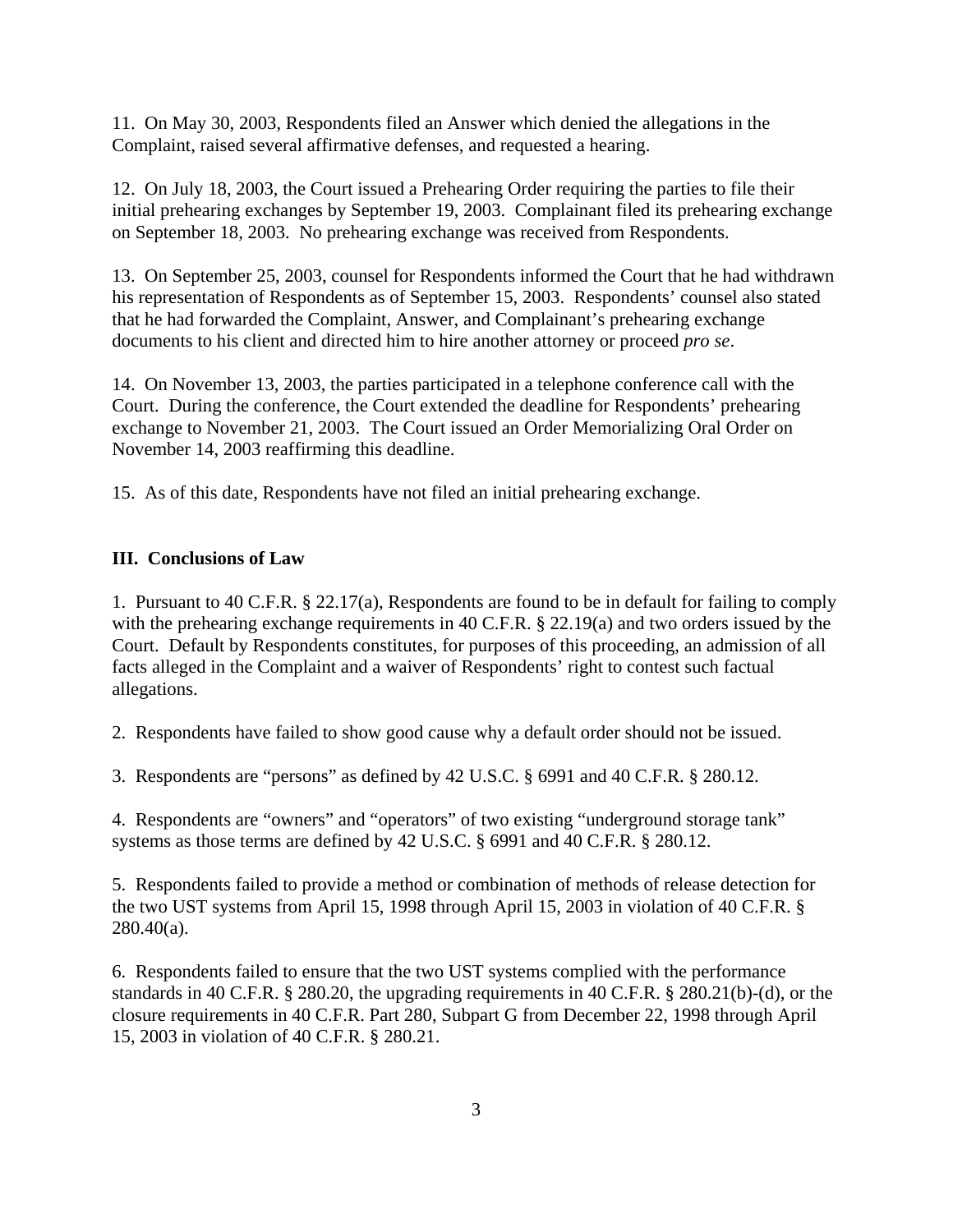7. The civil penalty of \$80,317 proposed by Complainant for the violations alleged in the Complaint is consistent with the statutory penalty criteria in Section 9006(c) of RCRA, 42 U.S.C. § 6991e(c), the UST Penalty Policy, and the record in this proceeding.

### **IV. Discussion**

Section 22.17(a) of the Rules of Practice provides that a party may be found to be in default "upon failure to comply with the prehearing exchange requirements of § 22.19(a) or an order of the [ALJ]." 40 C.F.R. § 22.17(a). Furthermore, Section 22.19(g) states that where a party fails to provide prehearing information, "the [ALJ] may, in his discretion...[i]ssue a default order under § 22.17(c)." 40 C.F.R. § 22.19(g). For the purposes of the pending proceeding, default by respondent constitutes "an admission of all facts alleged in the complaint and a waiver of respondent's right to contest such factual allegations." 40 C.F.R. § 22.17(a).

Given Respondents' failure to comply with the Prehearing Order issued on July 18, 2003 and the Order Memorializing Oral Order issued on November 14, 2003, the Court finds that default is fully appropriate in this matter. *See In re Jiffy Builders, Inc.*, 8 E.A.D. 315, 319 (EAB 1999) ("the [ALJ] unquestionably has the authority to issue a default order for failure to comply with a Prehearing Order, particularly where, as here, noncompliance has occurred more than once"). Accordingly, Respondents are deemed to have admitted the facts alleged in the Complaint and have waived the right to a hearing. *See* 40 C.F.R. § 22.17(a). Furthermore, Respondents have not made any effort in their filings with the Court to show good cause why a default order should not be issued. *See* 40 C.F.R. § 22.17(c).

The civil penalty proposed in the Complaint is consistent with the record in this proceeding and the statutory penalty criteria in Section 9006(c) of RCRA, 42 U.S.C. § 6991e(c). The Penalty Computation Worksheet attached to the Complaint and Complainant's Prehearing Exchange demonstrate that the penalty for Counts I and II was calculated in accordance with the UST Penalty Policy by determining an economic benefit component, gravity-based component, and then applying several adjustments to the gravity-based component to reflect the specific circumstances of the violation, the violator's background and actions, and the environmental threat posed by the situation. The proposed penalty of \$80,317 is entirely reasonable given that Section 9006(d)(2) of RCRA provides that violators of UST requirements "shall be subject to a civil penalty not to exceed  $$10,000^2$  for each tank for each day of violation." 42 U.S.C. § 6991e(d)(2).

<sup>&</sup>lt;sup>2</sup> The Debt Collection Improvement Act of 1996 authorizes a 10% adjustment for inflation, or a maximum civil penalty of \$11,000, for administrative penalties assessed under Section 9006(d)(2) of RCRA. 31 U.S.C. § 3107; 40 C.F.R. Part 19.